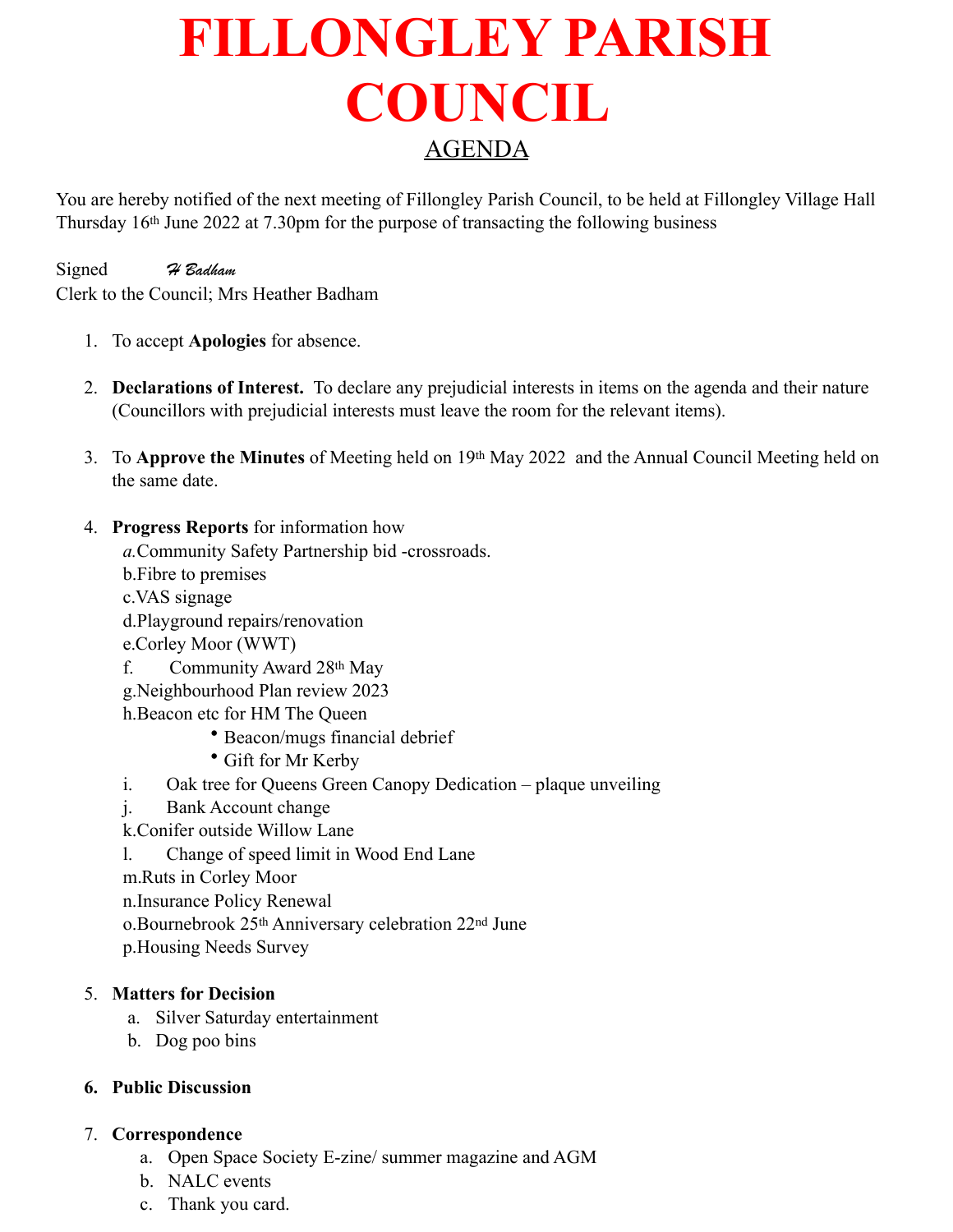- d. Email from residents regarding the Beacon
- e. WCC Parish Emergency Plan
- f. 2 emails regarding yarn bombing
- g. Ambulance Aid email
- h. Request to manage other parts of Corley Moor

## **Planning Applications** to consider;

**PAP/2022/0185** The Elms, Shawbury Lane. Amendments to previously approved two storey extension (PAP/ 2007/0569) to include window changes including dormers in roof space. Balcony to rear. Porch to front. Reduction in ground levels to rear garden. Incidental building to rear. Double garage. Tree house to rear garden. **PAP/2022/0224** 1 Shawbury Village, Shawbury Lane. Works to tree covered by Tree Preservation Order - Fell Lime

**PAP/2022/0181** Meadow View Farm, Kinwalsey Lane. Prior Approval application for conversion of agricultural storage building to residential dwelling house C3

## To receive the following **Planning Determinations;**

**PAP/2022/0160** Heart Of England Conference And Events Centre Meriden Road. Listed Building Consent For Extension To Existing Office Building On The Site Of The Original (Lost) West Wing. *Granted.*

**PAP/2022/0072** 2 The Meadows Newhall Green Lane. Erection Of Attached Garage And Front Porch. *Granted*  **PAP/2022/007** Heart Of England Conference And Events Centre Meriden Road. Extension To Existing Office Building On The Site Of The Original (Lost) West Wing. *Granted.* 

**PAP/2022/0209** Manor House Inn Coventry Road. Works To Trees In Conservation Area - Crown Works. No Objection to Works.

## **Ongoing Planning Infringement issues;**

- Land behind sewage works, Tamworth Road
- Packsaddle, Fillongley Road
- The Cleeve, Meriden Road
- Cassidys Coventry Road **CMP/2020/00183**

#### • Meadow View Farm

- Heart of England Camping issues
- Bella Vista, Coventry Rd **CMP/2020/00273**

## **8. Finance**

Presentation of Annual Return (AGAR) for approval by Council

| Payee             | <b>Reason</b>         | <b>Nett</b> | <b>Reclaimable</b><br><b>VAT</b> | <b>Gross</b> | <b>Method</b> |
|-------------------|-----------------------|-------------|----------------------------------|--------------|---------------|
| <b>BHIB</b>       | Insurance             | 838.87      |                                  | 838.87       |               |
| H Badham          | SCP 22 May            |             |                                  |              | <b>BACS</b>   |
| L Judge-Porter    | Manpower May          |             |                                  |              | <b>BACS</b>   |
| <b>HMRC</b>       | Tax                   |             |                                  |              | <b>BACS</b>   |
| H Badham          | <b>Broadband June</b> | 10.00       |                                  | 20.00        | <b>BACS</b>   |
| <b>MB</b> Systems | VOiPE June            | 22.05       | 4.41                             | 2.46         | <b>BACS</b>   |
| Tom White Waste   | <b>Inv IAC49881</b>   | 20.52       | 4.10                             | 24.62        | Cemetery BACS |
| <b>ICO</b>        | Registration          | 40.00       |                                  | 40.00        | <b>DD</b>     |
| D Bagley          | Flowers (Com Award)   | 30.00       |                                  | 30.00        | <b>BACS</b>   |
| H Badham          | Food (Comm Award)     | 184.92      |                                  | 184.92       | <b>BACS</b>   |